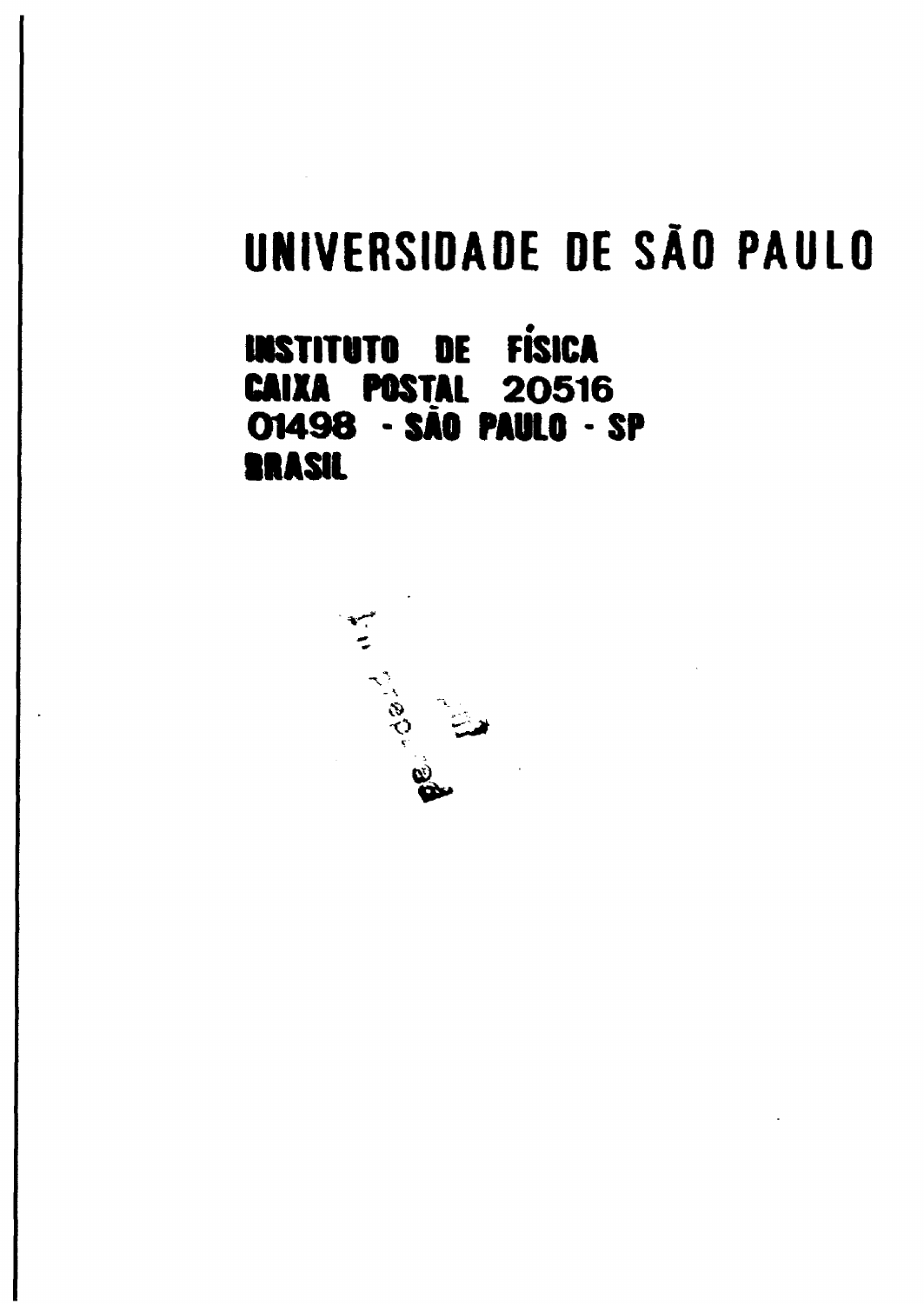

# **PUBLICAÇÕES**

**IRJSP/P-577**

 $\bullet$ 

 $\bullet$ 

**SCALAR-TENSOR THEORY OF FOURTH -ORDER GRAVITY**

**by**

**A.J.Accioly**

**Instituto de Física, Universidade de São Paulo**

**and**

**A.T. GONÇALVES Instituto de Física, Universidade Federal do Rio de Janeiro**

**Abril/1986**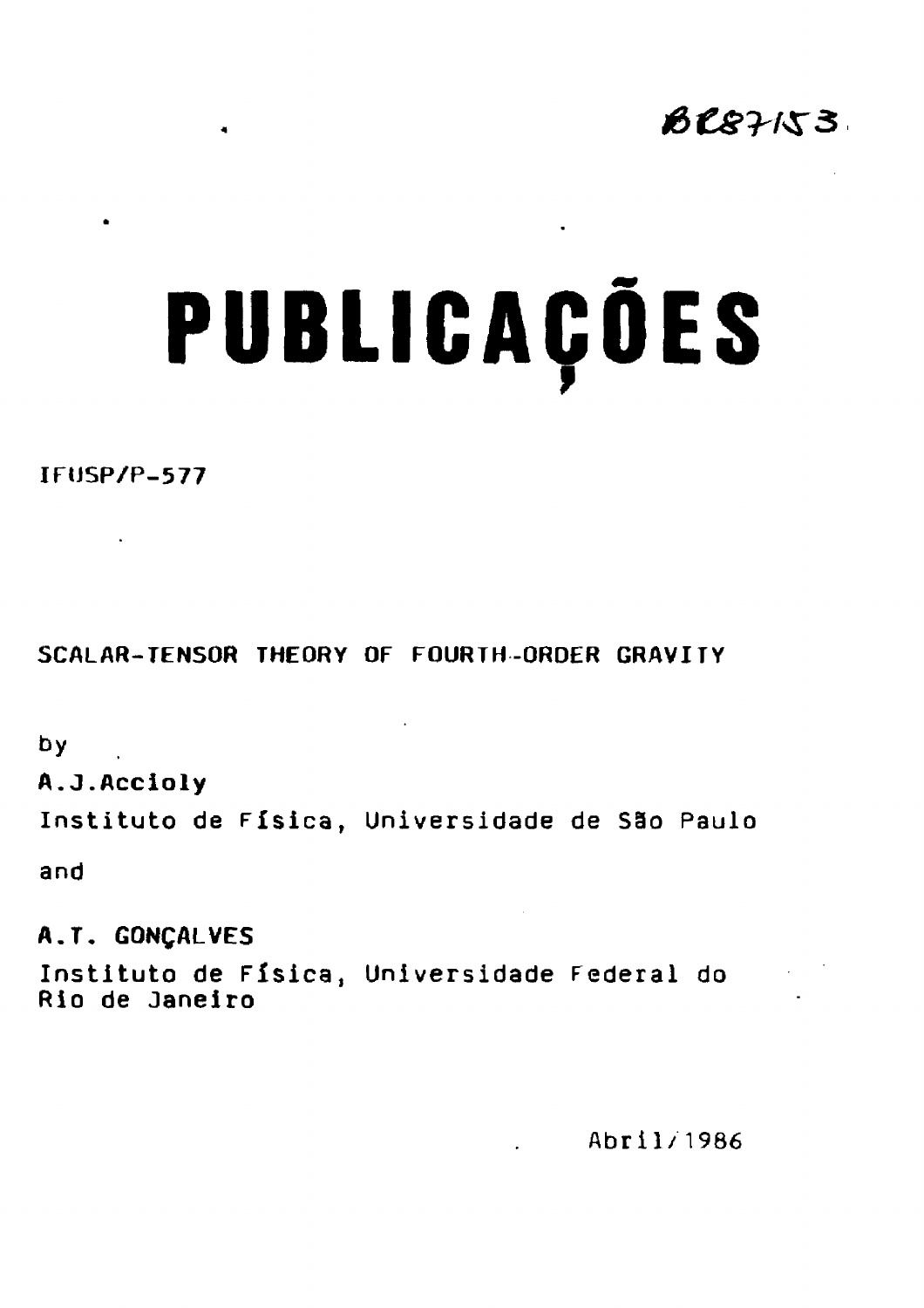#### **SCALAR-TENSOR THEORY OF FOURTH-ORDER GRAVITY(\*)**

#### **A. 3. ACCIOLY {•\*)**

**INSTITUTO DE FÍSICA, UNIVERSIDADE DE SfiO PAULO**

#### **A. T. GONÇALVES**

**INSTITUTO DE ft\$:C > UNIVERSIDADE FEDERAL DO RIO DE JANEIRO**

**SUMMARY.- A scalar-tensor theory of fourth-order gravity is considered. So»e cosoological consequences, due to the presence of the scalar field, as well as of Metric deriva tlves higher than second order, are analysed.In particular, upperbounds are obtained for the coupling constant a and for the scale factor of the universe, respectively. The discussion is restricted to Robertson-Walker universes.**

**PflCS.0A.50. - Unified field theories and other theories of gravitation. PACS.12.25. - Models for gravitational interactions.**

- **(\*) The authors gratefully acknowledge financial support from the Conselho Nacional de Desenvolvimento Cientifico e Tecnológico (CNPQ).**
- **(••) On leave of absence fro» Universidade Federal do Rio de Janeiro.**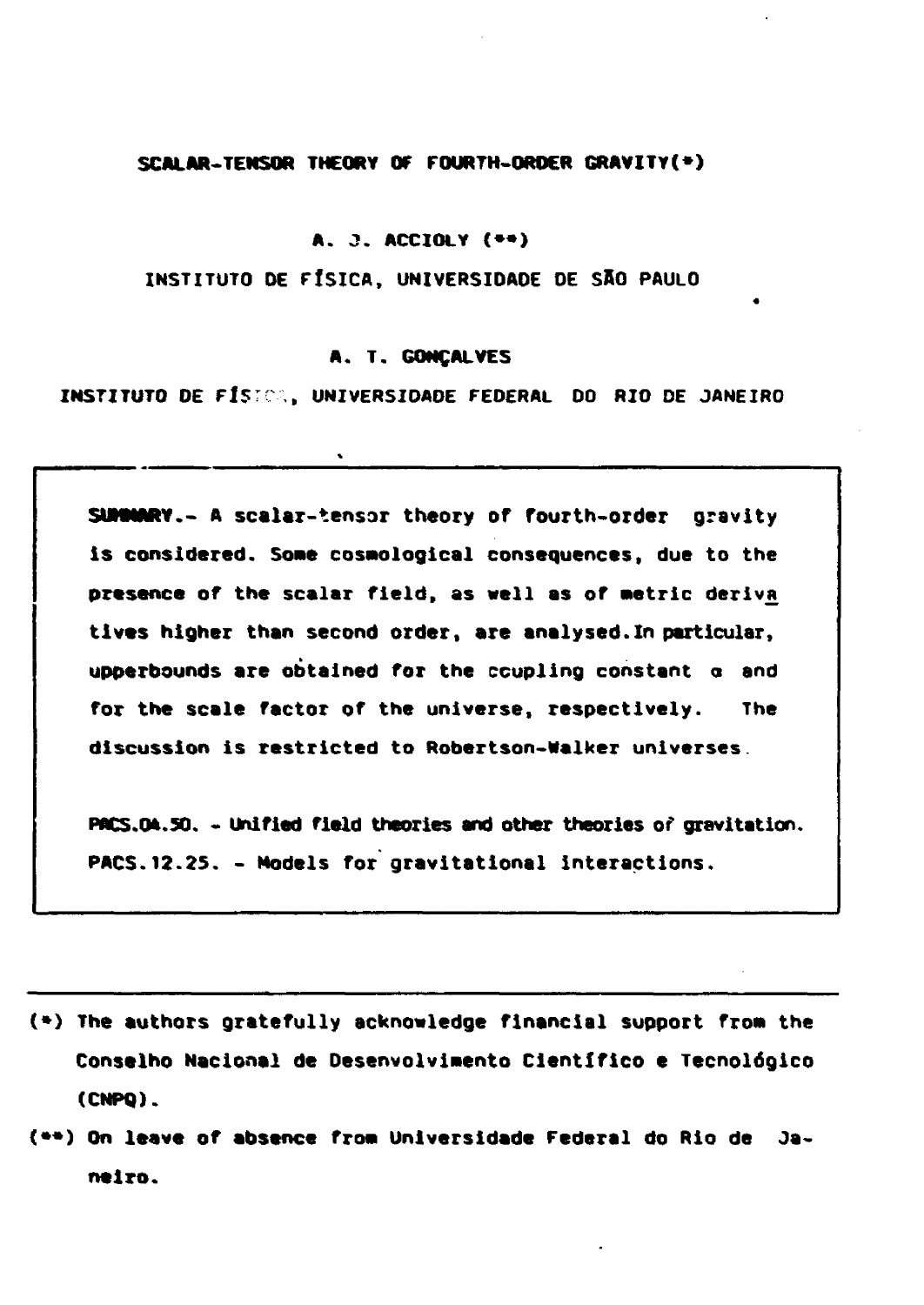#### **1. - Introduction.**

**A few years ago, two papers on fourth.order gravity theory by Stelle (1| ) caused a renewal of interest In higher-derivé» tives theories. In this sense, it is reasonable to question, ab initio, why should one think it appealing to look into theories with Lagrangians made from metric derivatives higher than sec ond order. The answer is straightforward: Einstein Lagrangian contains non-renormalizable divergences Í <sup>3</sup> ' <sup>5</sup> ) , whereas fourth, •order-gravity theories are usually renormalizable C <sup>1</sup> ) . On the other hand,central to the unification scheme of gauge theories of the fundamental interactions, is the concept of spontaneous symmetry breakdown (SSB). It will be therefore necessary to incorporate, sooner or later, the mechanism of SSB to the theo ry of gravitation.**

**Recently, Accloly ( ) presented a spontaneously broken sym metric gravity theory of fourth order, whose action is as fol lows:**

ï

| $(1)$ K.S. STELLE: Phys. Rev. D, 16, 953 (1977).                             |
|------------------------------------------------------------------------------|
| $(2)$ K.S. STELLE: Gen. Rel. Grav., 9, 353 (1978).                           |
| ( <sup>3</sup> ) G.'t HOOFT and M. VELTMANN: Ann. Inst. Henti Poincaré, 20,  |
| 69 (1974).                                                                   |
| ( <sup>4</sup> ) S. DESER and P. VAN NIEWENHUIZEN: Phys. Rev. D, 10, 401,411 |
| (1974).                                                                      |
| ( <sup>5</sup> ) S. DESER , P. VAN NIEWENHUISEN and H.S. TSAG: Phys. Rev.D,  |
| 10, 3337 (1974).                                                             |
| $(6)$ N.H. BARTH and S.M. CHRISTENSEN: Phys. Rev. D, 28, 1876 (1983).        |
| $(7)$ A.J. ACCIOLY: Lett. al Nuovo Cimento, 44, 48 (1985).                   |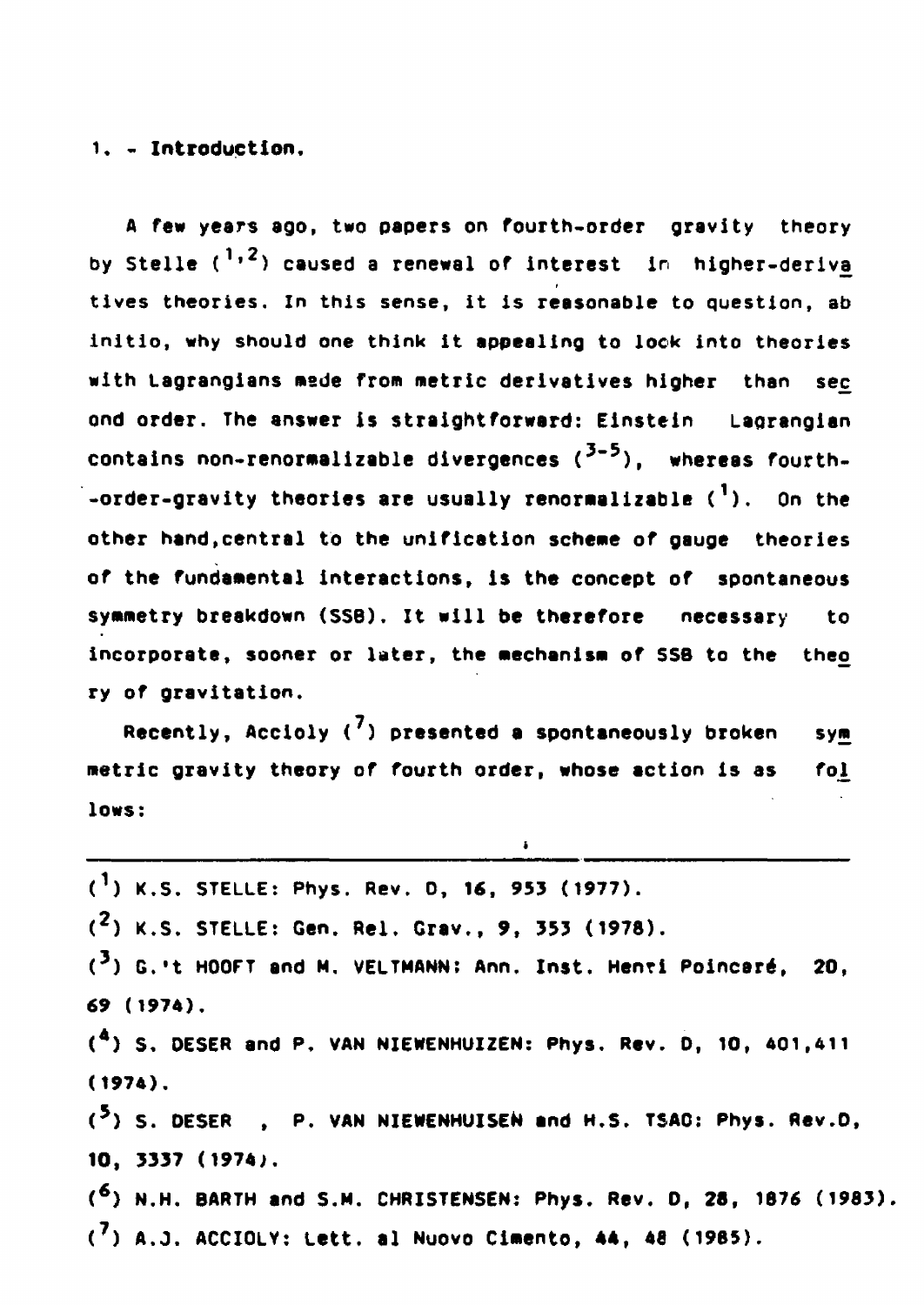(here and thereafter we take as usual  $K = c = 1$ )

(1) 
$$
S = \int \sqrt{-g} [R(\frac{1}{2x} - \frac{\phi^2}{12}) + \frac{1}{2} \phi^2 \phi]_{\alpha} - \lambda \phi^4 + \frac{\hbar}{\kappa} + \alpha R^2 + \frac{\hbar}{2} \phi^2 \phi^2 + \frac{1}{2} \phi^2 \phi^2 + \frac{1}{2} \phi^3 \phi^3 + \frac{1}{2} \phi^4 \phi^2
$$

a, B and  $\lambda$  are dimensionless coupling constants, x and  $\lambda = -\epsilon$ the Einstein and cosmological constants, respectively.  $\phi$  stands for the scalar field, whereas L<sub>m</sub> is the matter Lagrangian densi ty. The field equations obeyed by the theory are  $(*)$ :

$$
(3) \quad (\frac{1}{2\kappa} - \frac{\phi^2}{12}) \quad (R_{\mu\nu} - \frac{1}{2} Rg_{\mu\nu}) + \frac{1}{2} \phi_{\mu} \phi_{\mu} - \frac{1}{4} \phi^{\mu} \phi_{\mu} a g_{\mu\nu}
$$
  
+  $\lambda \phi^4 g_{\mu\nu} - \frac{1}{12} [\nabla_{\nu} \nabla_{\mu} - g_{\mu\nu} a] \phi^{\mu} - \frac{A}{2\kappa} g_{\mu\nu} - B a R_{\mu\nu} - \frac{a}{2} R^2 g_{\mu\nu}$   
-  $\frac{B}{2} R^{\rho} \theta_{R_{\rho\theta}} g_{\mu\nu} + 2 a R_{\mu\nu} + 2 B R_{\mu} \theta_{\rho\nu} R^{\theta\rho} - (2 a + \frac{B}{2}) g_{\mu\nu} a R$   
+  $( 3 + 2 a) \nabla_{\nu} \nabla_{\mu} R = -\frac{1}{2} T_{\mu\nu}$ .

For future reference, we add to the previous equations the use ful relation obtained by tracing Eq. (3)  $\binom{**}{*}$  :

$$
\begin{array}{l}\n\text{(*)} & \text{(*)} \\
\text{(*)} & \text{(*)} \\
\text{(*)} & \text{(*)} \\
\text{(*)} & \text{(*)} \\
\text{(*)} & \text{(*)} \\
\text{(*)} & \text{(*)} \\
\text{(*)} & \text{(*)} \\
\text{(*)} & \text{(*)} \\
\text{(*)} & \text{(*)} \\
\text{(*)} & \text{(*)} \\
\text{(*)} & \text{(*)} \\
\text{(*)} & \text{(*)} \\
\text{(*)} & \text{(*)} \\
\text{(*)} & \text{(*)} \\
\text{(*)} & \text{(*)} \\
\text{(*)} & \text{(*)} \\
\text{(*)} & \text{(*)} \\
\text{(*)} & \text{(*)} \\
\text{(*)} & \text{(*)} \\
\text{(*)} & \text{(*)} \\
\text{(*)} & \text{(*)} \\
\text{(*)} & \text{(*)} \\
\text{(*)} & \text{(*)} \\
\text{(*)} & \text{(*)} \\
\text{(*)} & \text{(*)} \\
\text{(*)} & \text{(*)} \\
\text{(*)} & \text{(*)} \\
\text{(*)} & \text{(*)} \\
\text{(*)} & \text{(*)} \\
\text{(*)} & \text{(*)} \\
\text{(*)} & \text{(*)} \\
\text{(*)} & \text{(*)} \\
\text{(*)} & \text{(*)} \\
\text{(*)} & \text{(*)} \\
\text{(*)} & \text{(*)} \\
\text{(*)} & \text{(*)} \\
\text{(*)} & \text{(*)} \\
\text{(*)} & \text{(*)} \\
\text{(*)} & \text{(*)} \\
\text{(*)} & \text{(*)} \\
\text{(*)} & \text{(*)} \\
\text{(*)} & \text{(*)} \\
\text{(*)} & \text{(*)} \\
\text{(*)} & \text{(*)} \\
\text{(*)} & \text{(*)} \\
\text{(*)} & \text{(*)} \\
\text{(*)} & \text{(*)} \\
\text{(*)} & \text{(*)} \\
\text{(*)} & \text{(*)} \\
\text{(*)} & \text{(*)} \\
\text{(*)} & \text{(*)} \\
\text{(*)} & \text{(*)} \\
\text{(*)} & \text{(*)} \\
\text{(*)} & \text
$$

 $\overline{2}$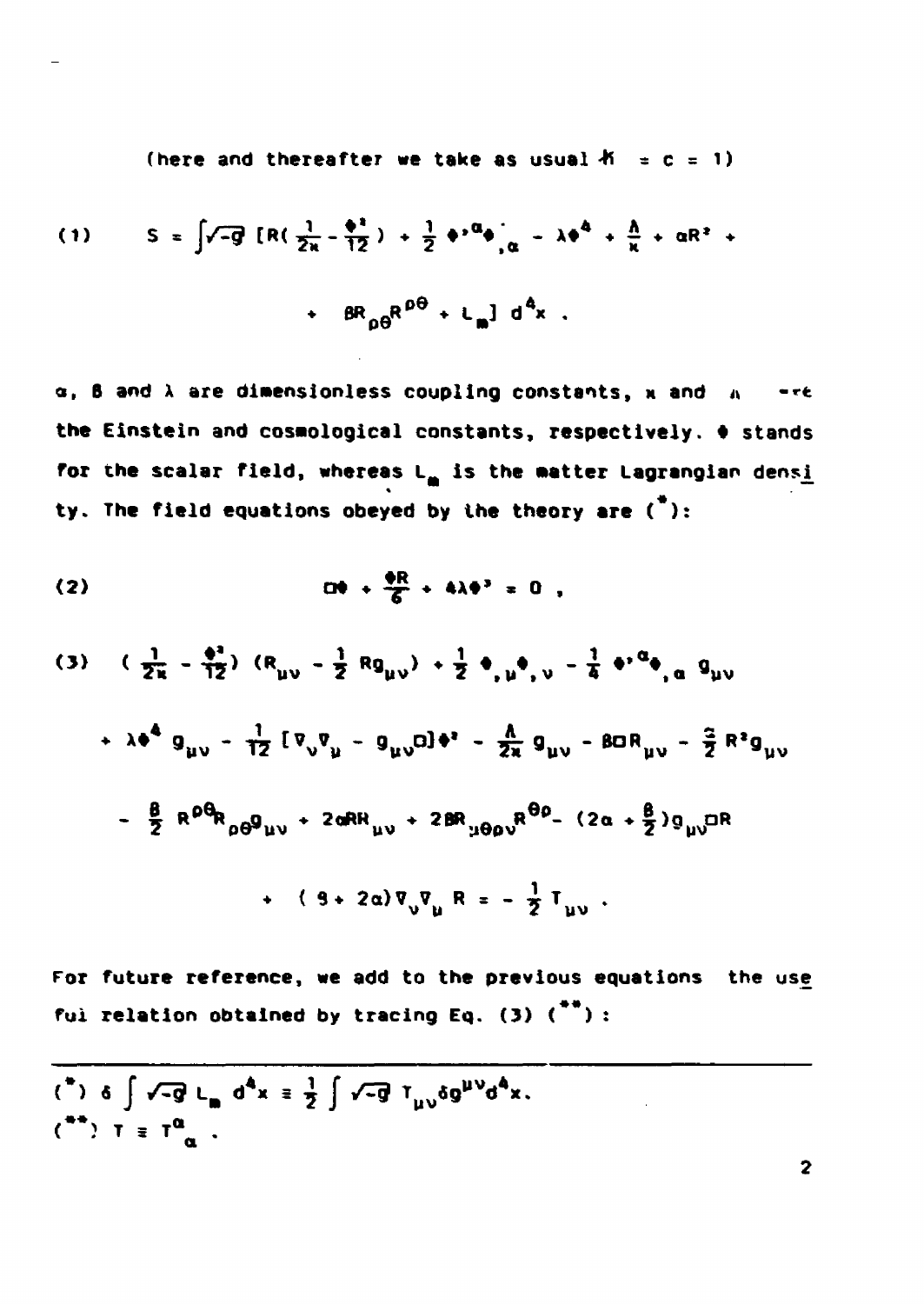$$
(4) \tT = \frac{R}{x} + \frac{4\Lambda}{u} + 4(3\alpha + \beta)\Box R.
$$

**An extiling point of the theory is the possibility of a phase transition due to temperatura dependence of the cosmological "constant", In case radiation and/or neutrinos, i.e.» conforma^ ly invariant matter, is involved. As a result, there is a change of sign of the Einstein "constant".**

**Thus, it will be Interesting to investigate possible models for the Universe in the aforementioned scalar-tensor theory of fourth-urder gravity. We restrict our analysis to Robertson-Ms^ ker models because, first of all, there is at present good observational evidence that the actual Universe is fairly homo geneous on a large scale and has been highly isotropic since the epoch in which it became definitely transparent to radia\_** tion (<sup>8,9</sup>). And secondly, because these models are the simplest **ones. In particular, we obtain an upperbound for the coupling** constant  $\alpha$ , as well as a value for the scale factor of the Uni **verse.**

**( <sup>8</sup>) M.A.H. MacCALLUM, in General Relativity: An Einstein centen ary Survey, edited by S.N. Hawking and w. Israel (Cambridge Univ. Press, Cambridge, England, 1979), p.533. ( <sup>9</sup>) M.A.H. MacCALLUM, in Cargèse Lectures In Physics, Vol. 6 ,** edited by E. Schatzman(Gordon and Breach, New York, 1973), p.61.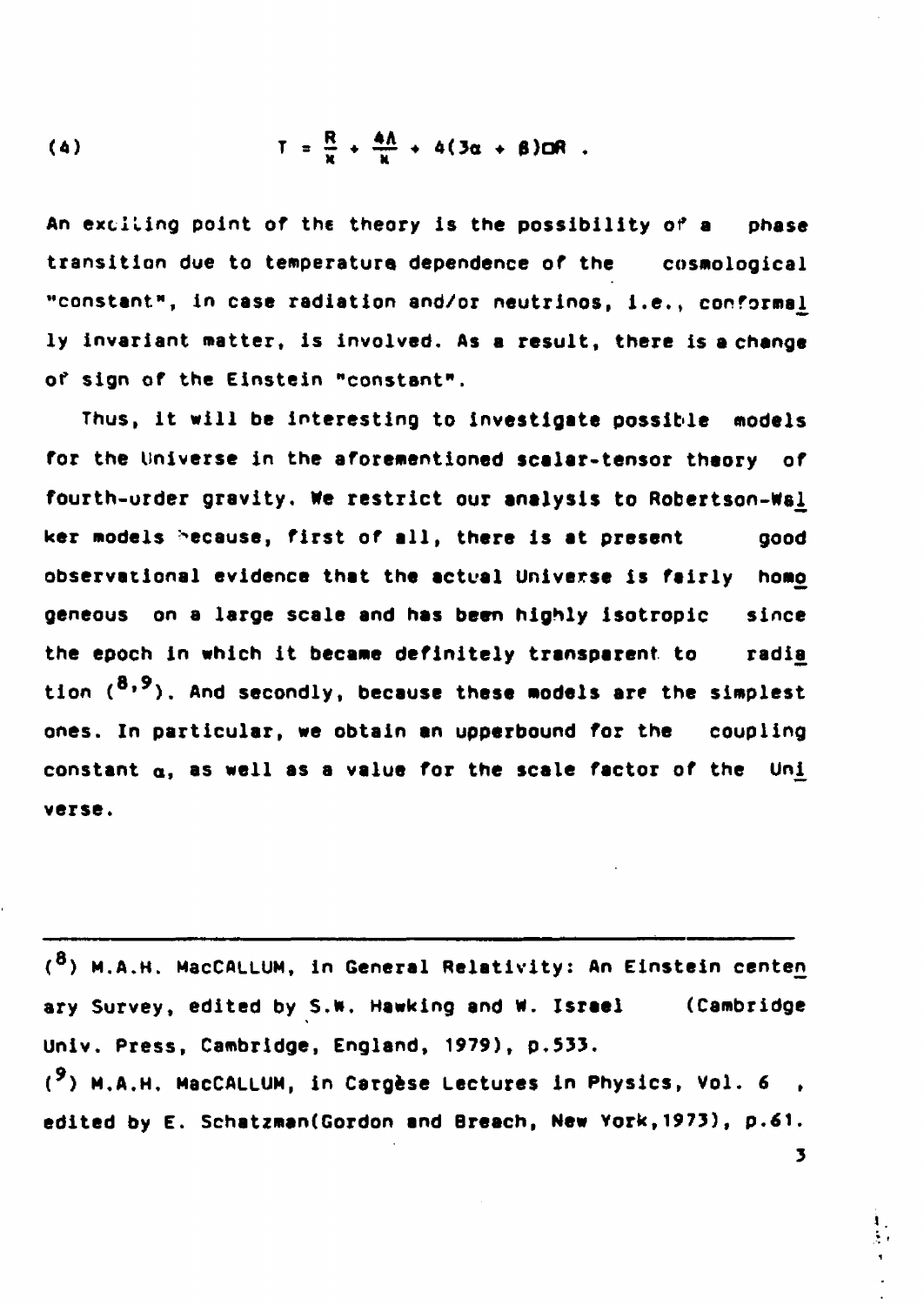$2. -$  The model.

We consider a space-time described by the metric

(5) 
$$
ds^2 = a^2(\zeta) [d\zeta^2 - \frac{dn^2}{1 - kn^2} - n^2 d\theta^2 - n^2 sin^2 \theta d\phi^2],
$$

 $\sim 10^{11}$ 

where  $k = -1, 0, +1.$ 

The symmetry of the metric allows us to write  $\phi = \phi(\zeta)$ . As a consequence, the field equations can be written explicitly with the help of the metric  $(5)$  as :

$$
\frac{1}{a^2} \cdot \frac{a^2}{a^3} + \frac{2a^2}{a^3} \cdot \frac{a^3}{a^3} + \frac{k}{a^3} \cdot \frac{k}{a^2} = 0
$$

(7) 
$$
R^{0}{}_{0} + T^{0}{}_{0} = \rho(\zeta) ,
$$

(8) 
$$
R^{1}{}_{1} = R^{2}{}_{2} = R^{3}{}_{3} + T^{1}{}_{1} = T^{2}{}_{2} = T^{3}{}_{3} = -p(\zeta)
$$

 $\bullet$ 

where

$$
o(\zeta) = 3 \left( \frac{1}{x} - \frac{\phi^2}{6} \right) \left( \frac{a^{11}}{a^4} + \frac{k}{a^2} \right) - \frac{\phi^{12}}{2a^2} - \frac{a^{1}\phi^{1}\phi}{a^3} - \lambda \phi^4 + \frac{\Lambda}{\lambda}
$$

(9) 
$$
+\frac{36a}{a^2}\left[\frac{2a'a^m}{a^4}-\frac{4a^m a^2}{a^5}-\frac{a^{m2}}{a^4}-\frac{2a^{12}k}{a^4}+\frac{k^2}{a^2}\right]
$$

$$
+\frac{128}{a^2} \left[\frac{2a'a^m}{a^4} - \frac{2a^na^{12}}{a^5} - \frac{a^{m2}}{a^4} - \frac{4a^{14}}{a^6} - \frac{4ka^{12}}{a^4} + \frac{k^2}{a^2}\right],
$$

 $\overline{a}$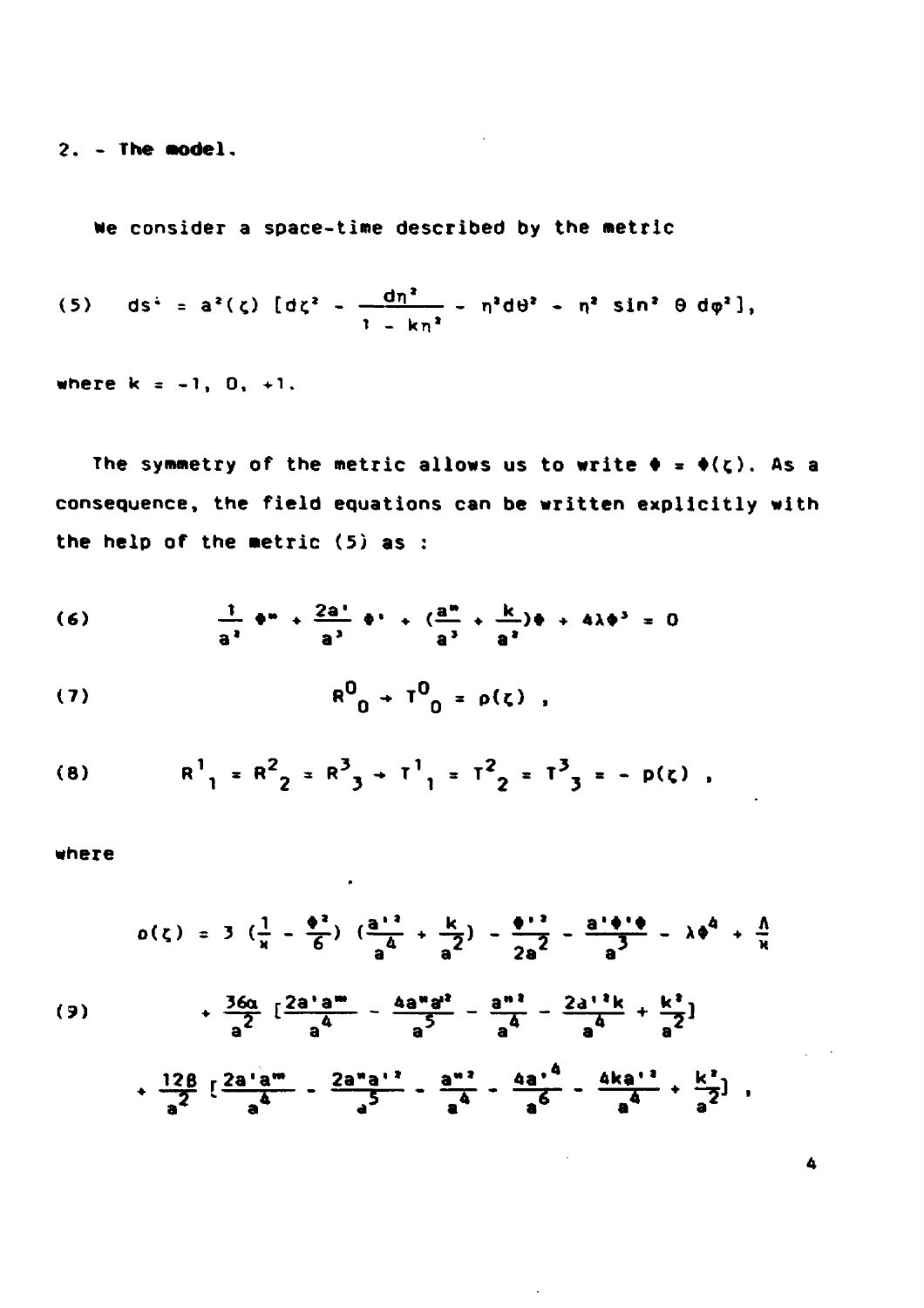$$
p(\zeta) = \left(\frac{1}{x} - \frac{\phi^2}{6}\right)\left(-\frac{2a^4}{a^3} + \frac{a^{12}}{a^4} - \frac{k}{a^2}\right) + \frac{\phi^4}{3a^2} + \frac{a^{1}\phi^4}{3a^3} - \frac{1}{6}\frac{\phi^{12}}{a^2} + \Lambda\phi^4 - \frac{\Lambda}{R}
$$
\n
$$
(10) = \frac{12a}{a^2} \left[2\frac{a^{IV}}{a^3} - \frac{10a^{m}a^{1}}{a^4} - \frac{5a^{m} }{a} + \frac{16a^{m}a^{13}}{a^5} - \frac{4k\epsilon^{m}}{a^3} + \frac{6ka^{12}}{a^4} - \frac{k}{a^2}\right]
$$
\n
$$
-\frac{4\beta}{a^2} \left[2\frac{a^{IV}}{a^3} - \frac{10a^{m}a^{1}}{a^4} + \frac{14a^{m}a^{12}}{a^5} - \frac{5a^{m} }{a^4} - \frac{4k\epsilon^{m}}{a^5} + \frac{4a^{14}}{a^6} + \frac{8ka^{12}}{a^4} - \frac{k^2}{a^2}\right].
$$

**In these equations, primes and roman numerals Indicate deriva\_ tives with respect to ç .**

**The preceding results show us that the symmetry of space- -time leads,in a natural way, to the energy-momentum tensor of a perfect fluid at rest.**

**It is clear from Eq. (3) that the effective Einstein "con** stant<sup>\*</sup>,  $\kappa_{\mathbf{p}f} = \kappa/(1 - \kappa \Phi^2/6)$ , will be a true constant, only in **those regions of space-time where • is a constant. So, it will be reasonable to focus our attention on the analysis of solutions with a constant scalar field. If in addition we admit a trace, less energy-momentum tensor, we get immediately from Eqs. (2)** and (4) that  $\phi^2 = \Lambda/6\lambda$ , we have to observe here that the reali **ty of the scalar field depends on the positiveness of the cosmç) logical constant. But, as it is well known, the value of the energy associated to the**  $\frac{\Lambda}{\mu}$  **term in Eq. (1) is very small, play ing no important part in establishing the global features of the present and past of our Universe. It is worth noticing , en passant, that**  $\Phi = \pm \sqrt{\frac{\lambda}{6}}$  **are the possible vacuum expectation values, in case radiation is involved ( ). Taking into account the former considerations, we get from Eqs. (6), (9) and (10) :**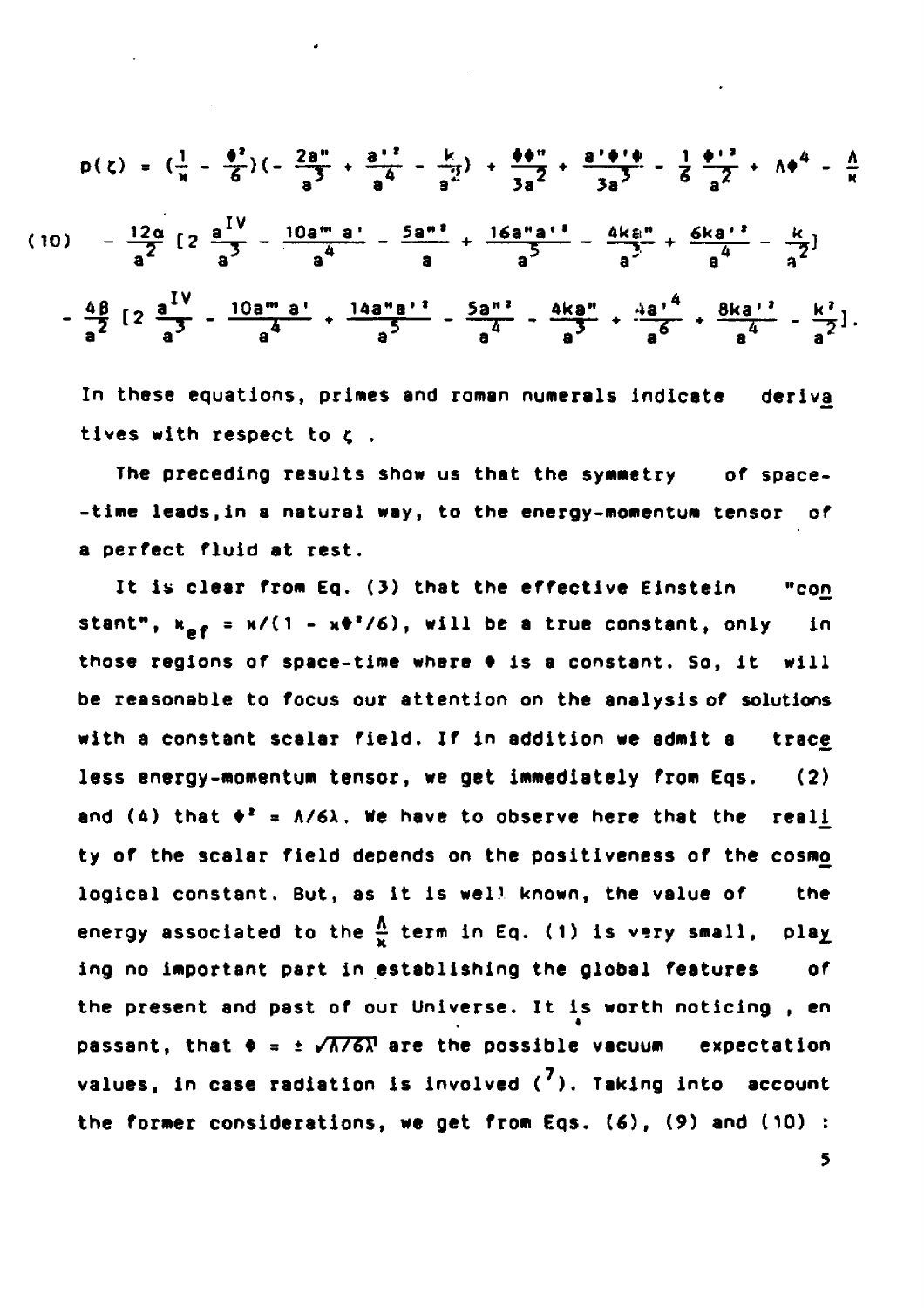(11) 
$$
\frac{1}{2}a^{12} + \frac{1}{6}a^4 + \frac{1}{2}ka^2 = 0
$$

(12) 
$$
\rho = 3p = \frac{6C}{a^4} [x_{\text{eff}}^{-1} - 16A\alpha - 16\beta(2C/a^4 - k/a^4)]
$$
,

where C is an integration constant and  $\mathbf{a_{a,f}}$  = ----------------------------

 $\frac{c_1}{c_2} = \frac{1}{2} - \frac{1}{2}$ In the absence of matter, i.e.,  $C = 0$ , we find from Eq. (11) **that k = -1 and 0 < a < /3/A<sup>1</sup> . Consequently, our nodel corre sponds to an open universe. An upper bound for the scale factor of this universe Is given by /3/A<sup>1</sup> .**

**If we adnit the presence of natter - which neans that C • 0 three possibilities are then allowed, depending on the values of k. It is not difficult to see that C will be always positive for k = 0 and k = l. We shall take for granted the positlveness of C, in case k = -l, for physical reasons that will soon be cone clear. Therefore,C will be assuned positive, irrespective of the values of k»**

**For k s 0, we nust have 0 < a < (6C/A) . On the other hand, if k = 1, 0 < a < [\*wt 1+8AC/3) j ^<sup>l</sup> n cas e k = .i( 0 < a 2A/3**

**< [i»(i\*8AC/3) j<sup>I</sup> f tachyoni <sup>c</sup> particles are ruled out from 2A/3**

the theory, which is obtained by demanding  $\beta > 0$  (<sup>10</sup>), we get from Eq. (12) an upper bound for the coupling constant  $\alpha$ , corre **spending to the situations just considered**

**( <sup>10</sup>) 8. WHITT: Phys. Rev. 0, 32, 379 (1985).**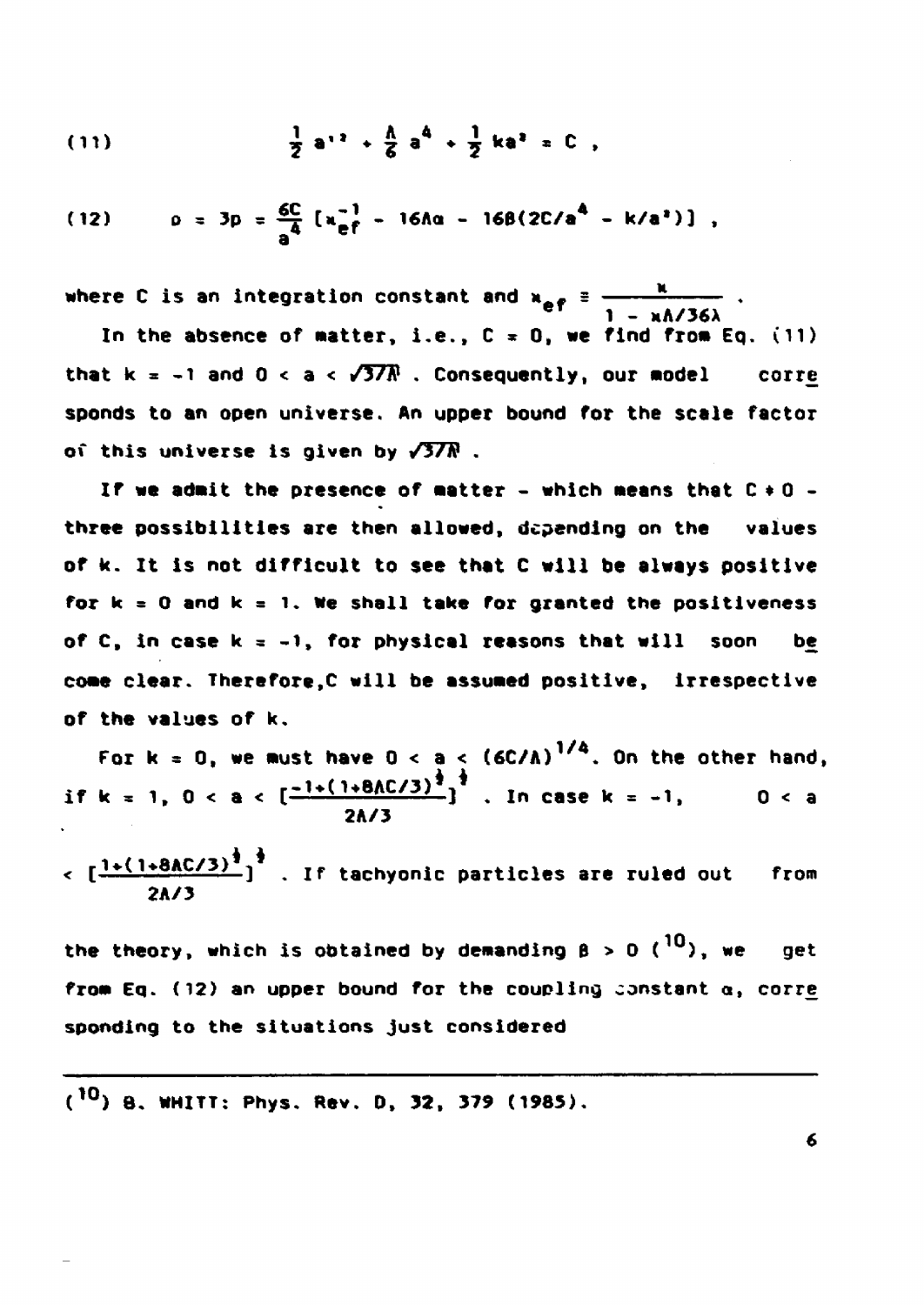$$
\alpha < \frac{\kappa_{\text{eff}}^{-1}}{13}.
$$

**3. - Discussion.**

 $\bullet$ 

•

Eq. (11) suggests the following mechanical analogy: a parti **cle of jnity mass and total energy C, moving under the influ ence of potential**

(14) 
$$
V(a) = \frac{A}{B} a^4 + \frac{K}{2} a^2
$$
.

**This interpretation will give us a qualitative insight into the** characteristic behaviour of a = a( $\zeta$ ).

For the void case, only solutions with  $k = -1$  (region I, Fig. 1) are allowed and these solutions show us an oscillating uni **verse, with expansion and contraction alternating phases, which** eventually passes by  $a(z) = 0$ . The order of magnitude of the **"radius of this universe" is:**

$$
a \leq \Lambda^{-\frac{1}{2}} \sim 10^{28} \text{ cm}
$$

We call special attention to the fact that in this case the emp ty space is not an Einstein-space or, in other words, R<sub>ivy</sub> + Kg<sub>ov</sub>. **This result is entirely due to the presence of the derivatives higher than second order in the Lagrangian of the theory. In fact, it is trivial to show that when**  $\alpha = 0$ **,**  $\beta = 0$ **,**  $\phi = cte$ **.**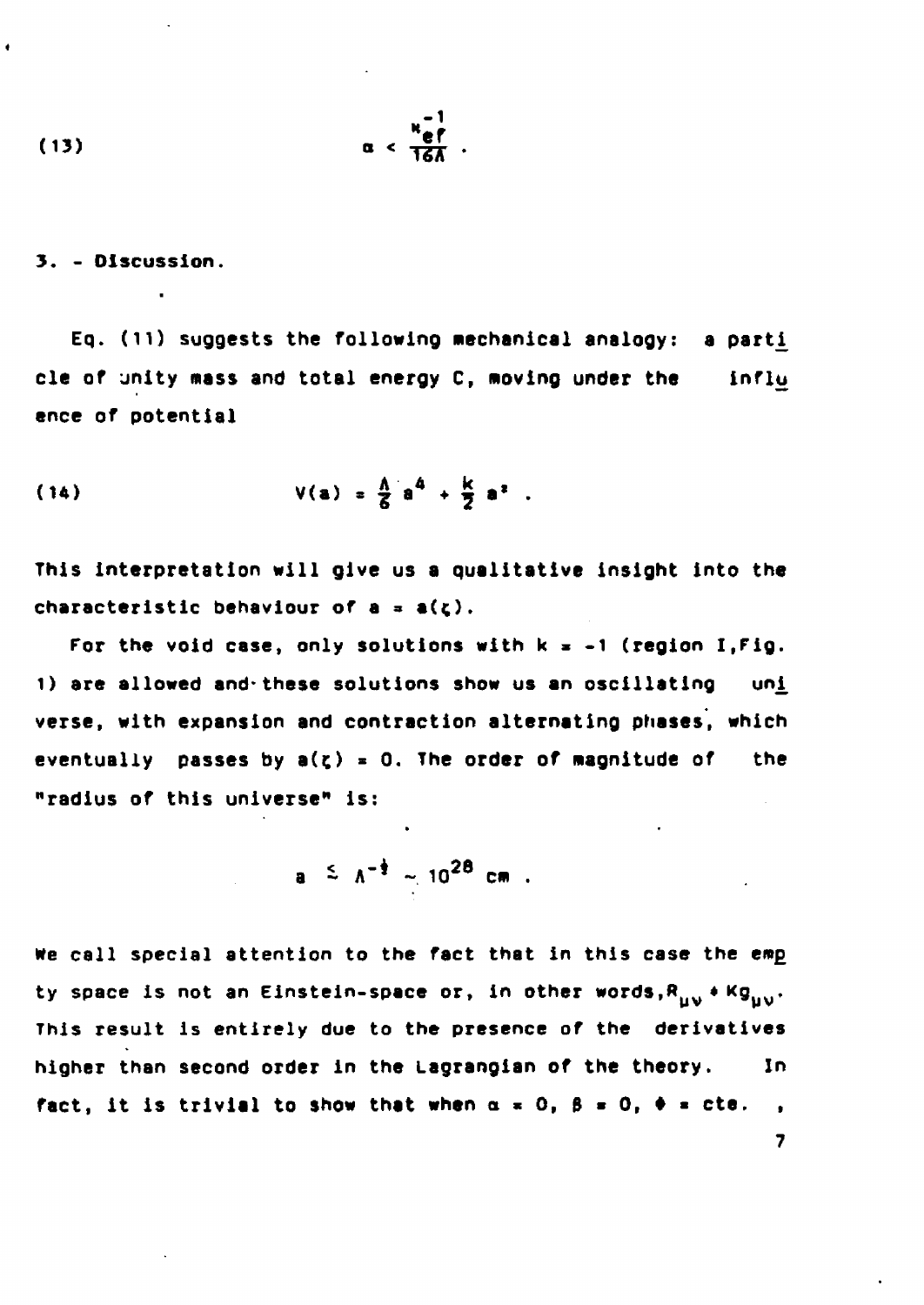**a n d Tuv \* 0( Eq\* <sup>3</sup> reduces to**



**Fig. l. - Potential energy as a function of the scale factor. The picture is qualitative and concerns to the vacuum case. aQ** - **10** <sup>2</sup> <sup>8</sup> **ca** .

In the presence of matter, C > 0, we have again oscillating universes for all possible values of  $k$ ,  $k = 0$ ,  $k = 1$  or  $k = -1$ (Fig. 2). The "radii\* of such universes depend on the constant C. Me point out that the vacuum case can be obtained formally **froa** the situation where natter is present and k = -1, using a limit process. An upper bound for the coupling constant  $\alpha$  is given by

$$
\alpha \stackrel{<}{=} (nA)^{-1} \sim 10^{121}
$$

This value is totally independent fro» **the parameter k.**